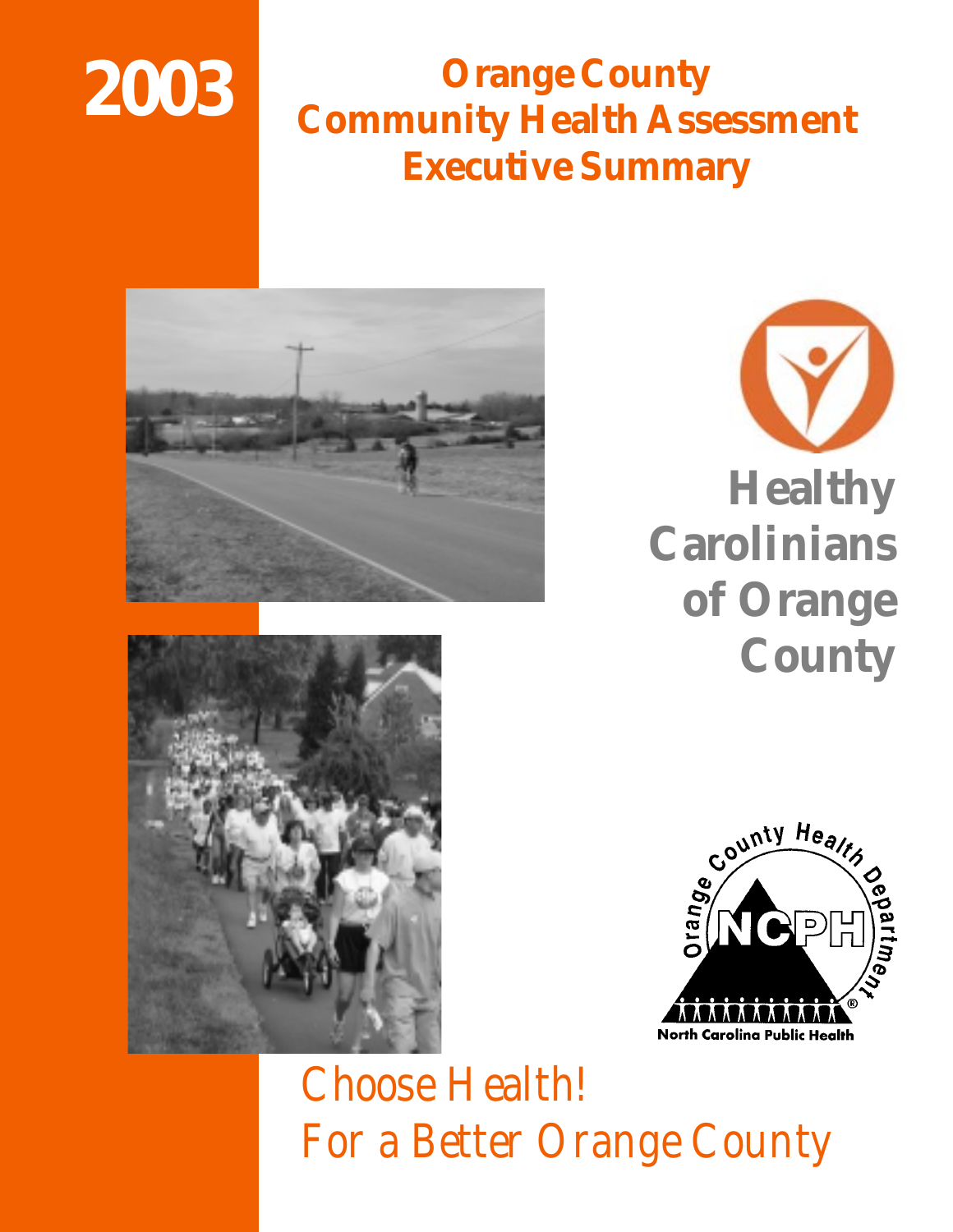### **Healthy Carolinians 2010**

**Healthy Carolinians Partnerships** are umbrella groups that organize coalitions to address leading health issues in their own communities. These local groups work together to achieve the North Carolina Healthy Carolinians 2010 health objectives developed by the Governors Task Force on Healthy Carolinians. Healthy Carolinians 2010 objectives mirror the national Healthy People 2010 objectives, developed by the US Department of Health and Human Services. Overall goals of Healthy Carolinians include increasing the span of healthy life, removing health disparities and promoting preventive health services. There are dozens of objectives that cover 12 focus areas of health including:

| access to health care | infant mortality   |
|-----------------------|--------------------|
| chronic disease       | infectious disease |
| community health      | injury             |
| disability            | mental health      |
| environmental health  | older adult health |
| health promotion      | oral health        |

The aim is to achieve all of the objectives for the entire state by the year 2010. To meet these objectives, each community needs to address health issues that are important on the local level and that is the role of Healthy Carolinians of Orange County.



*Community Health Forum Carrboro, NC November 5, 2003*

#### **In Orange County**

Throughout 2003, Healthy Carolinians of Orange County and the Orange County Health Department worked with many community members to assess the health of Orange County residents. The result of both primary and secondary data gathering and analysis involving more than 700 residents and more than 50 agencies and organizations throughout Orange County is found in the full assessment report. (NOTE: hard copies are available in the Chapel Hill, Carrboro and Orange County Public Libraries. The full report is also available on-line at the following link: **www.co.orange.nc.us/health/ CHAReport.pdf**).

This summary publication does not reflect all of the data or nuances in the full report, rather it is intended to provide county residents with a picture of areas of celebration and areas of concern for our county.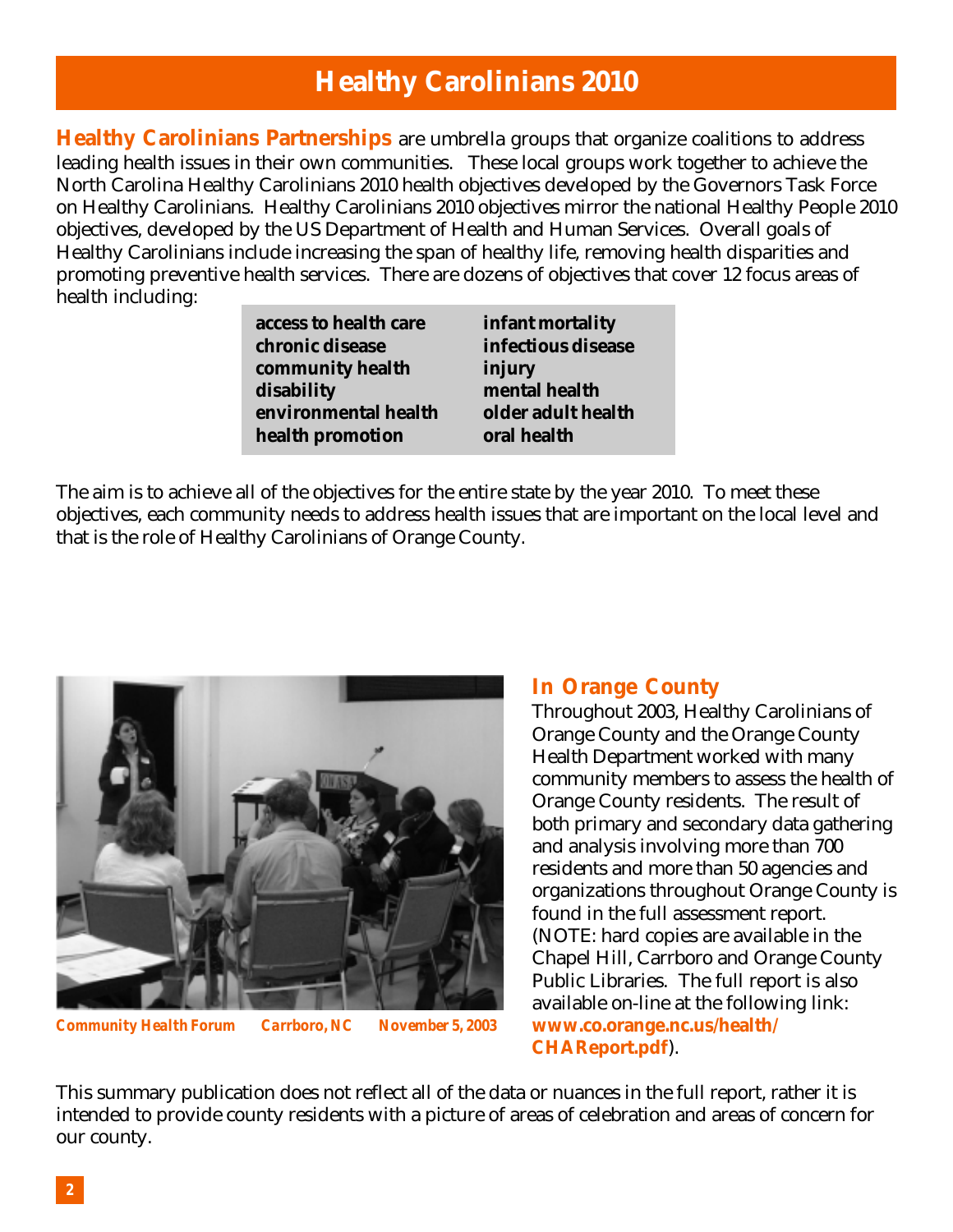#### **Major Themes**

Two overarching themes emerged from this assessment. The first is that the **cost of living and the cost of staying healthy are too high** in Orange County and the second is that there are **significant health disparities** between minority populations and the white population. While Orange County boasts one of the highest median incomes in the state, we also have one of the higher rates of poverty in the Triangle area. The issue of health disparities is not unique to this county, however, in a county with health statistics that present a picture of good health overall, it is of heightened concern.



#### **How to Become Involved**

In this summary, you will find a brief description of ten areas of celebration and ten areas of concern for Orange County. The areas of concern tend to be complex issues that have deep tendrils in many

*"A healthy community would be less about the 'haves' and the 'have nots'. It would be for everyone, and everyone would participate."*

*Focus Group participant*

facets of our lives. They will require a total community involvement to affect change. Committees and work groups are currently being formed to address the top ten areas of concern. Healthy Carolinians needs community participation to find creative solutions so that all Orange County residents can choose health as their first priority. To find out **how you can become involved**, please contact the Coordinator of Healthy Carolinians of Orange County at 968-2022 ext 291.

#### *For Orange County – Choose Health!*

Orange County is a wonderful place to live, and our health statistics bear that out. We have many reasons to celebrate including good health and quality of life. Most Orange County residents are able to live a healthy lifestyle. But like any place, we also have areas of concern and residents who are unable to improve their health because they lack resources, access to, or knowledge of available services. Healthy Carolinians of Orange County is striving to improve the health of all residents of Orange County by working together with community members to promote healthy lifestyles, advocate for better access to health care services and programs, and in so doing, empower all our residents to choose health.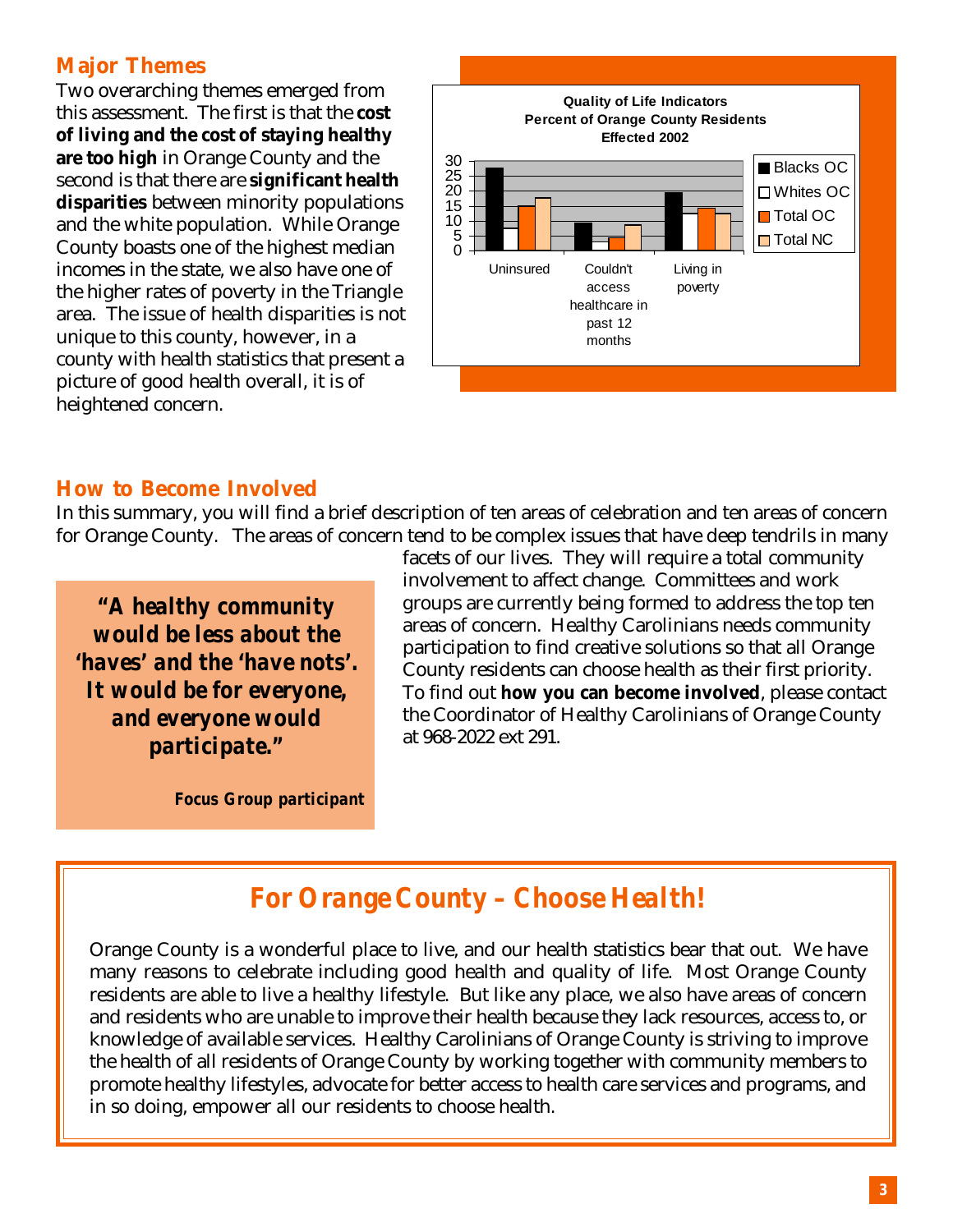### **Areas of Celebration**

#### **Low Heart Disease Death Rates**

The death rate in Orange County is 190.7 per 100,000 and the statewide objective for 2010 is 219.8 deaths per 100,000. Thus, Orange County already has a lower death rate than the Healthy

Carolinians heart disease objective for 2010. This can, in large part, be attributed to an excellent health care system that has active screening, treatment, and aftercare programs. UNC Hospital's Cardiac Rehabilitation program has been very successful in providing aftercare and secondary prevention measures for those with heart conditions. Heart disease is still the leading cause of hospitalization in the county. While this data is clear cause for celebration, there are disparities even in this success as minorities experience higher death rates than whites do.

#### **Excellent Educational Systems**

Nearly half of Orange County residents possess a bachelor's degree or higher compared to a 20% national average. This is in large part due to the presence of UNC at Chapel Hill, consistently ranked as one of the top public universities in the nation. Educational achievement for both the Chapel Hill- Carrboro City School district and the Orange County School district is also higher than the state averages on most indicators. The Chapel Hill-Carrboro City School district is rated as the top achieving school district in the state. Both districts also experience lower than state average drop out rates, although there is a considerable difference between the two districts. There is still a minority achievement gap present in our schools that many are working to narrow.



#### **Extremely Low Teen Pregnancy Rates**

The 2002 rate of teen pregnancy in Orange County for young women ages 15-19 was 23.1 per 1000 compared to the state rate of 64.1. Only one other county in North Carolina reported a lower rate. Despite this good news, there were still 114 pregnancies among women 18 or younger in the year 2002, including 6 pregnancies to girls ages 12-14. Again, there are significant disparities between whites and minorities with a four-fold difference in pregnancy rates. Several area programs are working to prevent teen pregnancy such as Teens Climb High at the Women's Center and the Teen Talk peer education program through Planned Parenthood. The Adolescent Parenting Program through DSS works with teen mothers to help them stay in school and avoid second pregnancies.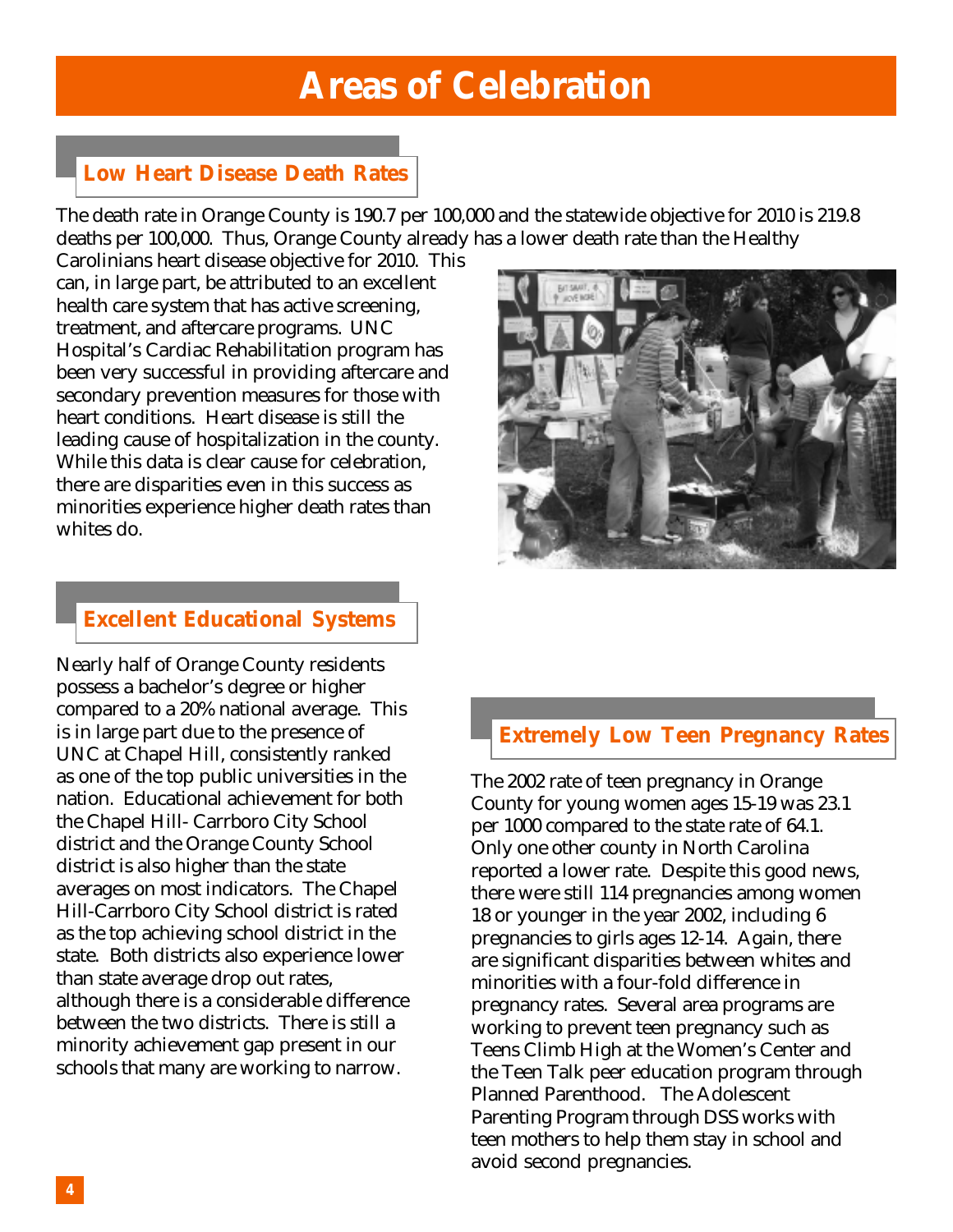#### **Strong UNC Health Care System**

The UNC Health Care System contains physician practices located in community settings both in this county and in other counties, extensive outpatient services, specialty referral services, and four hospitals (Children's, Women's, Neuropyschiatric, and North Carolina Memorial). In addition, the hospital is a Level III Trauma Center. While UNC is a state hospital that serves patients from all 100 counties in North Carolina, nearly 38,000 Orange County residents saw a physician associated with one of the UNC Health Care System practices in the past year.

#### **Low Diabetes Rates**

The death rate due to diabetes in Orange County is far below both the 2010 North Carolina Healthy Carolinians goal and the US Healthy People 2010 goal. It is difficult to determine how many people are actually living with diabetes, though the 2002 Behavioral Risk

Factor Surveillance Survey indicated only 3% of Orange County residents had been told by their doctor that they were diabetic. A low death rate may indicate that those persons with diabetes are successfully managing their disease; not that we have less of it in our population.

Community–based programs such as the foot clinics sponsored by the Department on Aging, *"I have learned a lot that I didn't know before about my condition (diabetes), medications, and how to take them. This clinic was very helpful."*

*Diabetes Foot Clinic Participant*

Orange County Health Department, and the Student Health Action Coalition provide health education on diabetes management to those living with the disease.

#### **Low Smoking Rates**

Only 12.8% of Orange County adults reported that they were smokers in 2002. The NC 2010 objective is 12.5%. Among high school students however, the rates are higher. Both school districts are now 100% tobacco free and there is a new teen tobacco prevention project being implemented in both school districts. A significant number of area tobacco farmers have begun growing alternate crops such as strawberries, lessening the dependence of the community on tobacco.



Orange County rates for infant deaths, low birth weight, and neonatal mortality are all either right at the NC 2010 objectives or are slightly better than those desired levels. 90% of Orange County women who were pregnant started prenatal care in the first trimester, which meets the 2010 objective. Unfortunately, maternal and infant health are also areas where disparities between whites and African-Americans continue to exist.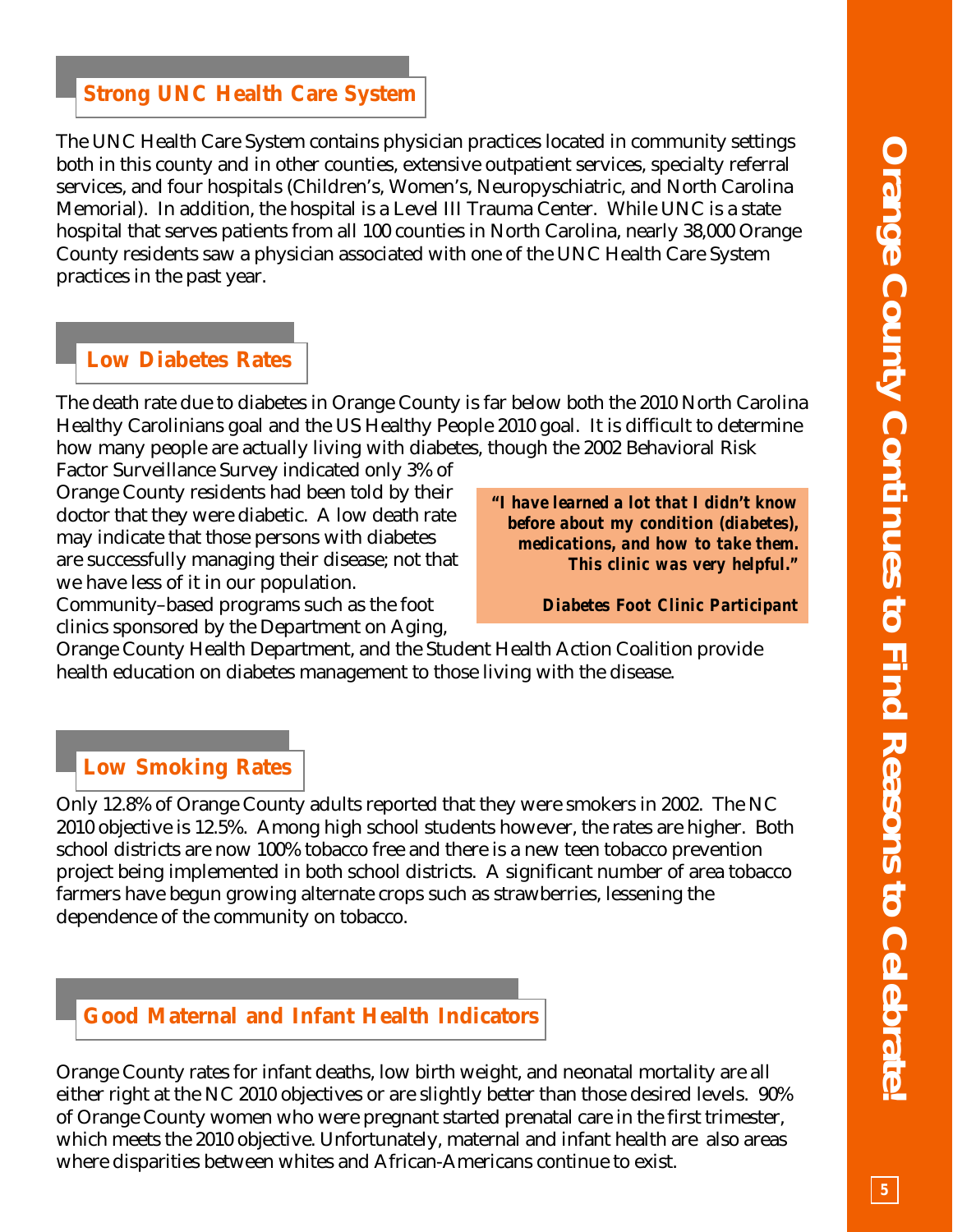#### **Good Dental Prevention Indicators**

This is particularly true of children where we have had success with early prevention programs. 85% of the fifth graders receiving screening were cavity free in 2001-2002, right at the NC 2010 objective. 49% of fifth graders had sealants on their permanent teeth. All major public water systems in Orange County fluoridate their water, a significant preventive measure for



reducing caries.<br>*In 2004, the Orange County Partnership for Young Children paired up*<br>reducing caries. *with the Orange County Health Department, the UNC School of Dentistry and the Durham-Orange Dental Society to "Give Kids a Smile'. Eighteen dentists provided free screening for 700 preschool children.*



*The Healthy Choices Committee of Healthy Carolinians, along with 20 Healthy Carolinians partner agencies, hosted a Family Fun & Fitness Day in October 2003 at the Chapel Hill Community Center Park to promote physical activity.*

*Family Fun & Fitness Day*





*Two hundred people enjoyed the events of the day including a walk on the Bolin Creek trail, demonstrations, information booths and games for all ages.*

#### **High Level of Physical Activity**

Based on data from the 2002 Behavioral Risk Factor Surveillance Survey, 51.4% of Orange County adults participate in the recommended amount of physical activity. The current recommendation is for adults to perform at least 30 minutes of moderate physical activity on 5 or more days of the week. The NC 2010 Goal is only 20%, so we are far ahead on this measure.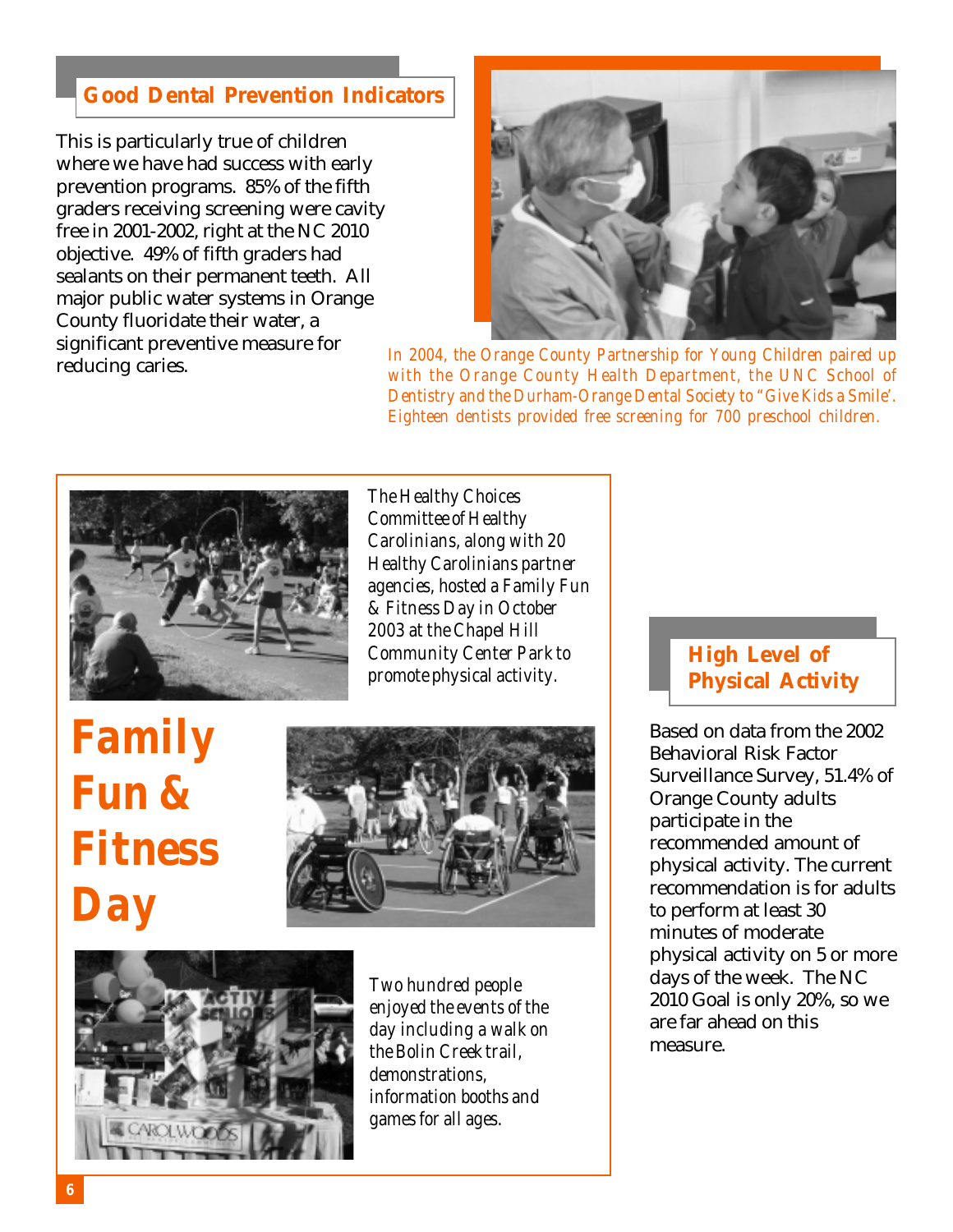

Residents often stated during focus groups that they found Orange County to be a safe, secure place to live. Over a ten-year period, the

average was 6,092 index crimes per year, the vast majority of which were larcenies. The crime rate both on the state and local level has dropped over the past ten years, and the rate of crime in Orange County remains lower than the state average.

> *"In our community, police and courts are tremendously talented and caring and work very hard to collaborate"*

## **Causes for Concern**

**While the areas of celebration are evidence that Orange County lives up to its reputation of being an excellent place to live and raise a family, secondary data reveals some areas of concern and residents have identified other areas important to them that need serious attention to improve our collective living situation. This summary will highlight ten areas of concern starting with six issues that were chosen by the community for focus and another four health issues that are strongly substantiated by recent statistics.**

*Barriers to Receiving Health Care Services...*

**Example 3 Feature** X**lack of insurance** X**geographic availability of services** This was the top community priority. Despite the affluence of Orange County with a median family income of \$59,874, nearly 15% of Orange County residents are without health insurance; and more than 14% were living below the federal poverty level. The presence of the large UNC student population does skew the poverty figure. However, there are areas separate from the University, within the county, where many residents have incomes below the federal poverty line and a significant number of these are families with young children.

Barriers to health care services go beyond affordability, although affordability of health care was the number one concern that arose in the community assessment. Other barriers include the disparity in treatments provided to minority residents even when they access health care, and the concentration of services in the southern part of the county was also noted as a barrier to northern residents, especially those with lower incomes and without adequate transportation.

*"I took my child there…and when I showed them my Medicaid card, they told me they couldn't see him, and I left with my spirits on the floor."*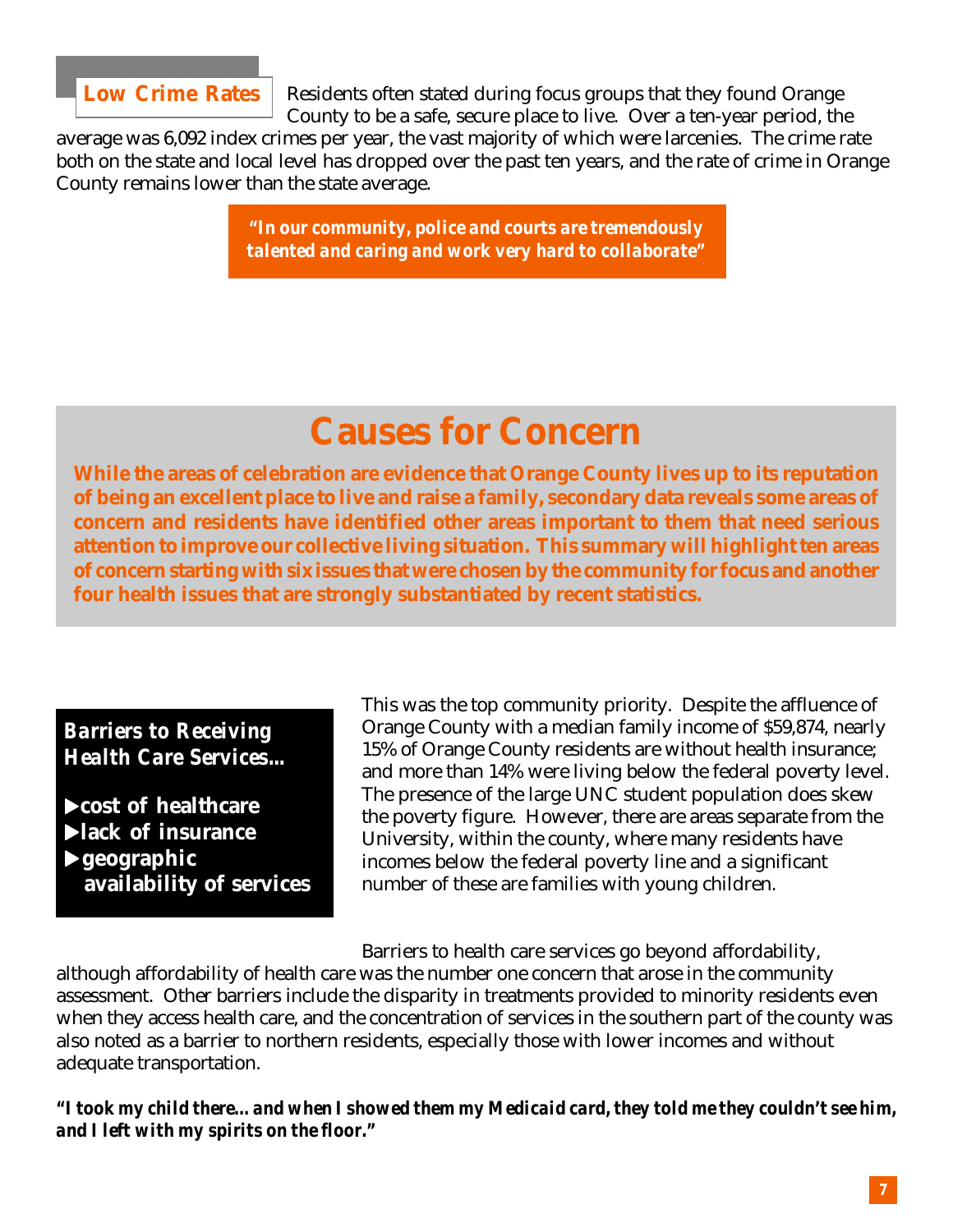#### **Obesity Among Children and Adults**

Obesity was the second issue selected by the community for a priority area of focus. There has been an alarming increase in overweight and obesity in all age groups in NC and Orange County is no exception. In this county, almost 50% of the over 45 population are overweight and over 20% of women are obese according to the 2002 Behavioral Risk Factor Surveillance Survey. Of particular concern is overweight and obesity in children, because of the long-term implications for heart disease, diabetes, and stroke. Overweight and obesity are complex

*"When you're a freshman, you go to health [class], and they tell you about being overweight, and nutrition….and then you go to the cafeteria, and you can't eat healthy [food] there."*

*Orange County Teen*

conditions that can be reduced by improved nutrition and an increase in physical activity. Community efforts will be needed on multiple levels, to change environments and policies, as well as individual behaviors, in order to effect long lasting results.

The Healthy Choices Committee of Healthy Carolinians is focused on adult health promotion including increasing physical activity, improving nutrition, and thus decreasing obesity and overweight, while the Cooperative Extension's Orange on the Move Coalition, is focused on these same issues for children.

#### **High Rates of Substance Abuse**

Applying national study statistics to Orange County data, the Orange, Person, Chatham Mental Health Area Program estimates that there could be between 5,600 and 11,000 Orange County residents who are in need of some type of substance abuse service. Data indicates that in a best case

scenario only half of those who need such services are receiving them. Alcohol use by middle and high school students is also alarmingly high as is the prevalence of drug use by high school students. There is very little difference between the districts in the use of either alcohol or drugs. This area was the third of the high priority areas chosen for further work by the community.

*"People have a perspective that alcohol addiction is only kids that come from a certain type of family, and I don't think that's true. I work with just as many kids who come from well-educated families who are well off as I do from lower-income families. I think it's just that people who have more money hide it better, and have the ability to get private treatment."*

*Service provider*

#### **Access to Mental Health Services**

This was the fourth priority area of concern identified by the community. Residents felt that there was already a shortage of mental health services and an inability to afford them. Combined with the stigma associated with mental illness and the impending changes in mental health services due to statewide reform, there was great concern expressed about mental health in Orange County. The Advocates for Adolescents Committee of Healthy Carolinians is working on a collaborative effort with the school systems, mental health agency and other community agencies to improve mental health services for adolescents.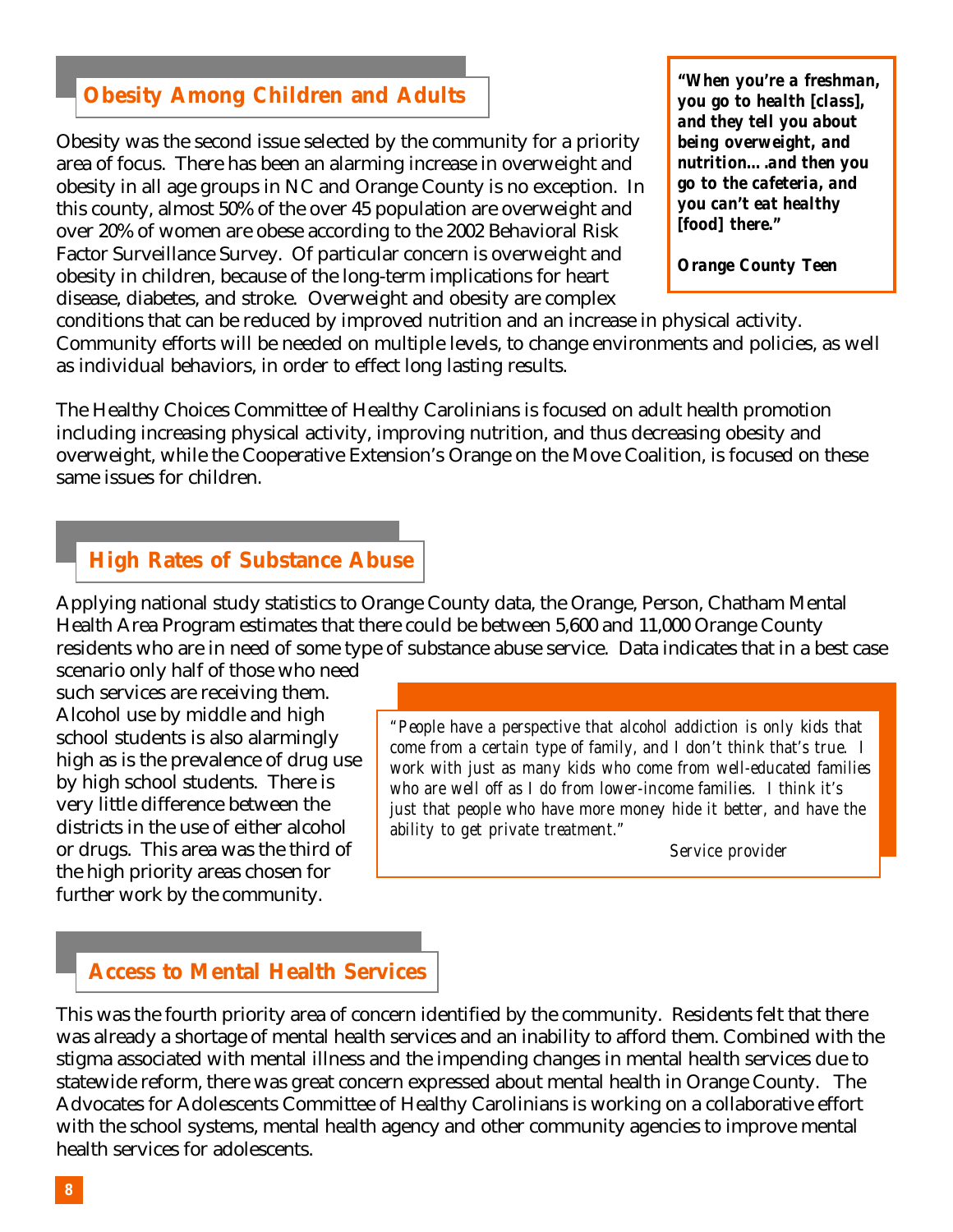#### **Access to Dental Health Services for Low-Income Populations**

While Orange County has positive preventive indicators for oral health, the limited access to dental health services for low-income populations was ranked as the fifth most important health issue. The high cost of dental care makes it virtually unaffordable for those families with middle incomes who do not have dental insurance. Increasingly high dental insurance premiums, high co-pays and deductibles are also making it difficult for families to get dental care. Finding a provider that will accept Medicaid is also an issue.

#### **Degrading Air Quality**

Finally, there is community concern over the quality of the air we breathe. Although many participants mentioned the beauty of living in Orange County, the quiet and green spaces, they also lamented the traffic and problems of ozone and air pollution. Due to the crisscrossing of the county by interstate highways 40 and 85 and a high level of commuter traffic, the air quality of the county has worsened over the past few years.

#### **High Cancer Rates**

Cancer was the leading cause of death in the County from 1999- 2001. The overall death rate attributable to cancer is 213.5 per 100,000 in Orange County. Statistics indicate the number of people with lung, breast, colon, and prostate cancer is also high. For example, the breast cancer incidence in Orange County was the highest in the state over the five-year period from 1996-2000. There are also large disparities in the death rates between minority residents and their white counterparts with minorities experiencing more than twice the rates of colon and prostate cancer as whites. While cancers may not be totally preventable, early screening and detection can often lead to improved health through early treatment. A healthy lifestyle can also help reduce the risk of some forms of cancer.



*"Rising rates of cancer are a huge problem and they come from diet and smoking."*

*Health care provider*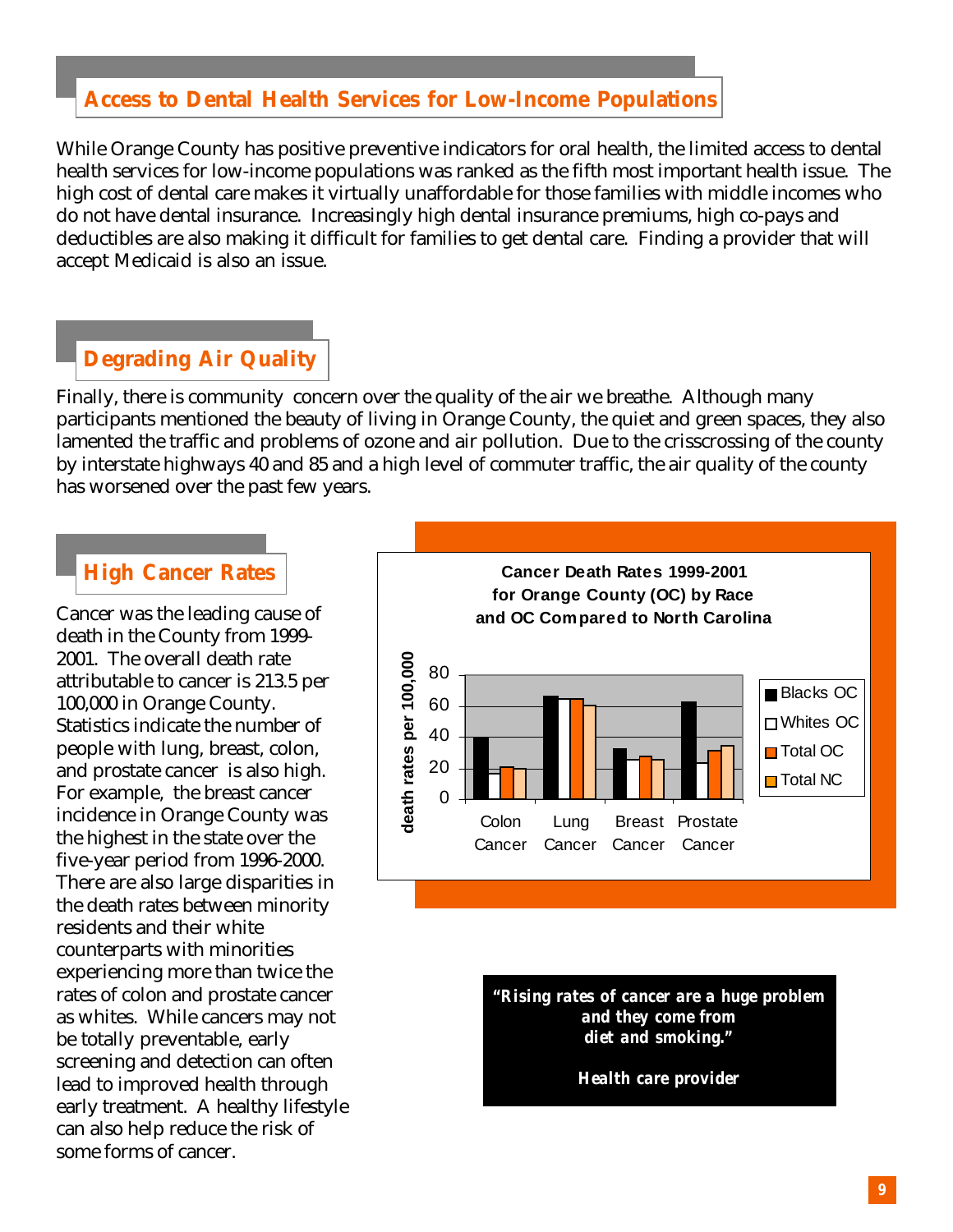

*Child Abuse Prevention Month Display, April 2004*

**High Rate of Reported and Substantiated Child Abuse and Neglect**

Orange County is ranked 51st among the 100 counties in the number of child abuse investigations per 1,000 children. Reports of child abuse and neglect have increased over the last four years. It is unclear whether this represents an increase in actual

abuse or reflects a growing community awareness resulting in more reports. Regardless, this area is of concern, since child abuse has long-term effects on children and families and ultimately our whole community. Strong collaborations have begun between related service agencies and it will be important to continue and strengthen those collaborations.

The Advocates for Children committee of Healthy Carolinians has brought together over 15 community agencies to address the issue of child abuse, raise awareness about the problem, provide education and training to professionals on recognition and response as well as education and prevention information to parents.

#### **High Suicide Rates**

In Orange County in 2002, there were 12.8 suicides per 100,000, which is higher than the NC 2010 target of 8 and slightly higher than the state rate of 11.6. Substance abuse and mental illness are both significant contributing factors to a high suicide rate. While residents did not express a great deal of concern about suicides, substance abuse and mental health were two of the community's top priorities.

#### **High Unintentional Injury Rates**

Deaths and non-fatal injuries due to motor vehicle crashes were lower than the Healthy Carolinians 2010 objectives. However, the number of such incidents that were alcohol-related was extremely high, with 26.5% of fatal crashes and 7.9% of non-fatal crashes being alcohol-related. In addition, non-motor vehicle related injury deaths were significantly higher than the state average with 29.4/ 100,000 deaths in Orange County versus 22.3/100,000 on average in the state. Non-motor vehicle related injuries were the 5th leading cause of death in Orange County, most often caused by falls and poisonings. Injuries and poisonings were the 4th leading cause of hospitalizations.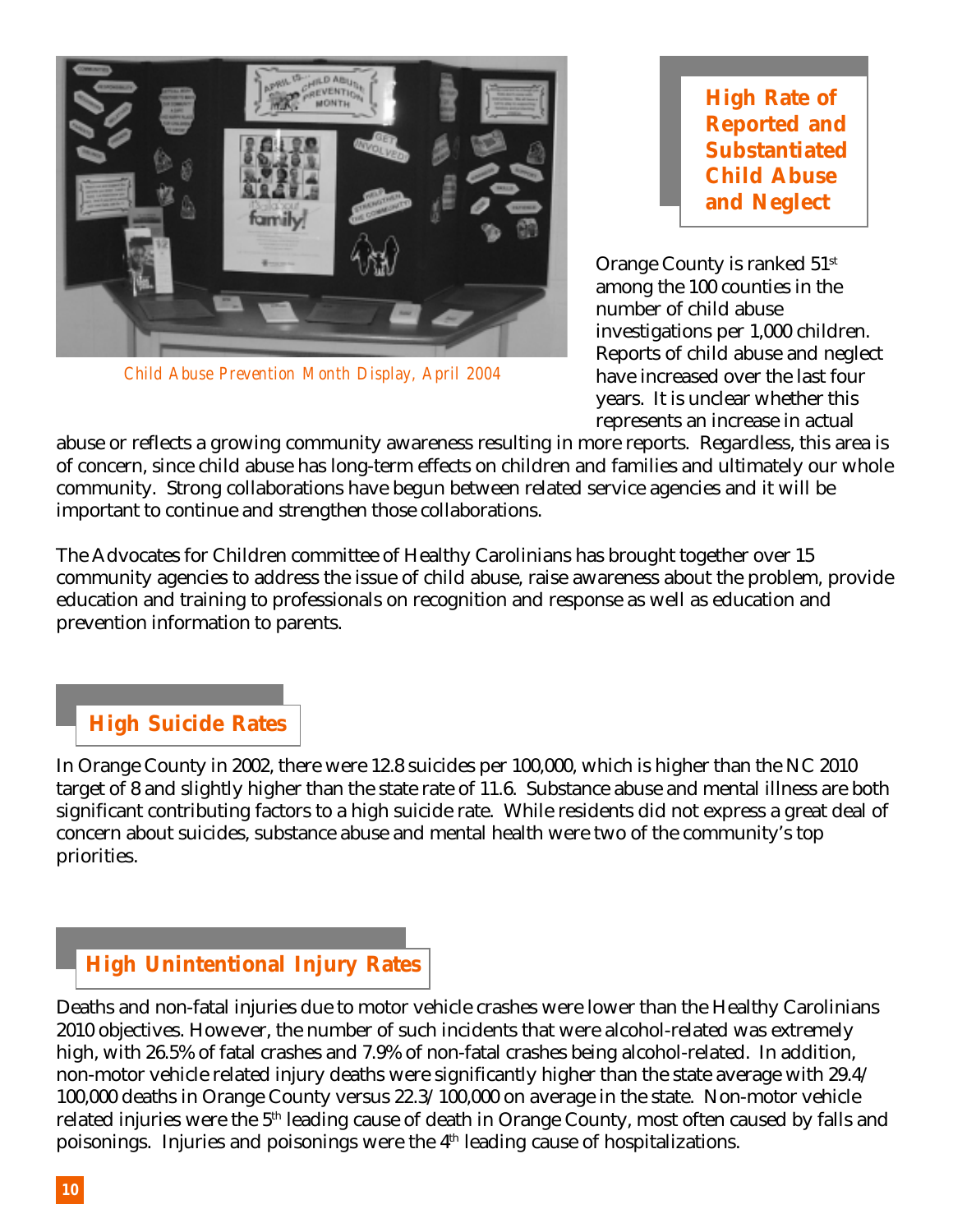

# **Our Call to Action**

**Many efforts are currently underway to address some of the priority issues, especially in the area of weight management and nutrition, but new initiatives will be required to respond to some of the more pressing and difficult issues such as barriers to accessing health care and the need for more substance abuse services. The overarching issues, relating to the economy and the cost of living, will require long-term commitment. To improve quality of life for the citizens of Orange County, particularly those who face economic, emotional and physical challenges; government, business, industry and all residents will need to be involved.**

*To find out how you can become involved, please contact the Coordinator of Healthy Carolinians of Orange County at 968-2022 ext 291. Committees and work groups are currently being formed to address the top ten areas of concern. Healthy Carolinians needs community participation to find creative solutions so that all Orange County residents can choose health as their first priority.*